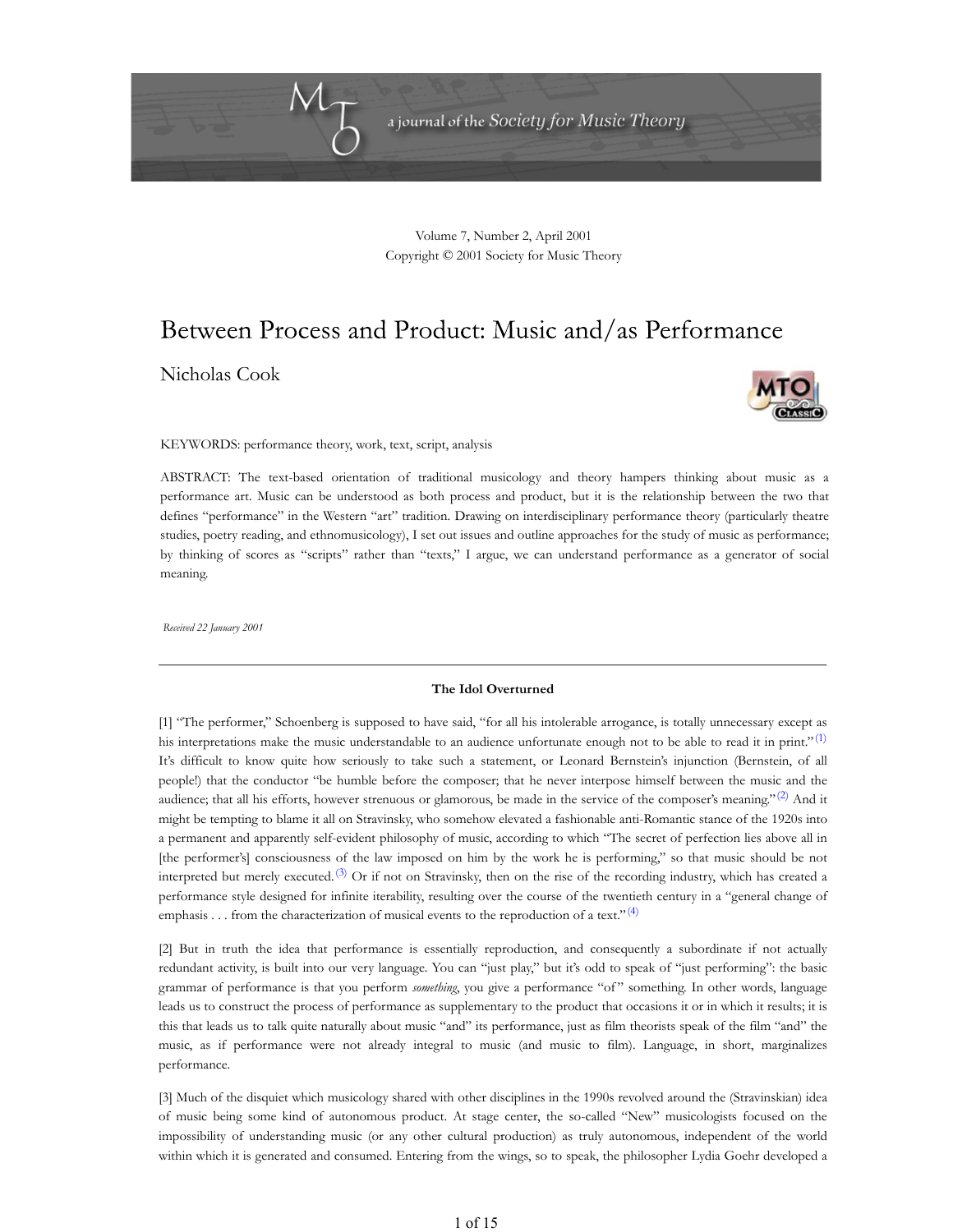critique of the concept of the reified musical work which had more impact on musicologists than it did on philosophers.<sup>(5)</sup> In a nutshell, she argued that the idea of the musical work (an entity which, in Stan Godlovitch's words,<sup>(6)</sup> seems "not quite of this world") is not intrinsic to music as a cultural practice, but is a strictly historical concept associated with Western "art" music (hereafter WAM) since around 1800. The idea of conceptualizing music as performance, increasingly central in ethnomusicology, was not so strongly represented in the musicology of the 1990s, or at least not directly so, but in a sense it was already implied in the critique of the autonomous work: if the transcendence and permanence of musical works was not some kind of inherent quality but an effect of social or ideological construction, it followed that music was to be understood as in essence less a product than a process, an intrinsically meaningful cultural practice, much in the manner of religious ritual. Indeed one might think of twentieth-century WAM musicians and audiences as jointly "performing" music's autonomy, through the ritual of the concert hall, in the same sense that the royal chapels and courts of the seventeenth century "performed" monarchy.

[4] This emphasis on the performative dimension of music can also be seen as the logical outcome of a number of developments and tensions within the discipline. One of these was the enlargement of the repertory falling within a broadly conceived musicological purview, reflecting (or contributing to) contemporary trends in multicultural education: the idea of performance "of," of performance reproducing a self-sufficient work, is at best problematic and at worst nonsensical when applied to jazz, rock, or remix culture. (There was a suspicion, deriving largely from ethnomusicology, that the traditional musicological insistence on seeing music as product rather than process represented a kind of cultural hegemony, an assertion of the values of high over low art.) Another of these tensions had to do with what Glenn Gould contemptuously referred to as "the class structure within the musical hierarchy." $\sqrt{7}$  In its quest for historically authentic performances, the subdiscipline of performance practice placed the musicologist in the combined role of legislator and law enforcement officer; Richard Taruskin quotes the definition given in the (old) *New Grove Dictionary* (performance practice is concerned with "the amount and kind of deviation from a precisely determined ideal tolerated . . . by composers"), and draws out the implied premise: "Performers are *essentially* corrupters—deviants, in fact."(8) As for theorists, the ideal of analytically-informed performance, which was pursued with some vigor in the decade after the publication of Wallace Berry's book on the subject, similarly placed the analyst in charge: Berry spoke of "the path from analysis to performance," $(9)$  but the chronological sequence masks another expression of the hierarchy Gould complained about. Not surprisingly, there was concern about the relationship between theory and practice that this seemed to imply.

[5] It is tempting to say that all this is rather silly and that what is needed is simply a proper sense of balance and mutual respect between musicians. But that ignores the influence of what I referred to as the grammar of performance: a conceptual paradigm that constructs process as subordinate to product. That such a paradigm should be deeply built into musicology is not surprising: the nineteenth-century origins of the discipline lie in an emulation of the status and methods of philology and literary scholarship, as a result of which the study of musical texts came to be modeled on the study of literary ones. In effect, and however implausibly, we are led to think of music as we might think of poetry, as a cultural practice centered on the silent contemplation of the written text, with performance (like public poetry reading) acting as a kind of supplement. Moreover the traditional orientation of musicology towards the reconstruction and dissemination of authoritative texts reflected a primary concern with musical works as the works of their composers, understanding them as messages to be transmitted as faithfully as possible from composer to audience. It follows then from what Peter Kivy calls "composer worship" $(10)$  that the performer becomes at best an intermediary, as reflected in the quotation from Leonard Bernstein, and at worst a "middleman": $(11)$  someone who puts a markup on the product without contributing anything to it, and who should accordingly be cut out wherever possible (as in the Schoenberg quotation). The performer's only legitimate aspiration thus becomes one of "transparency, invisibility, or personality negation." $(12)$ 

[6] Nor does the case for the prosecution stop there. The idea of music being some kind of intellectual property to be delivered securely from composer to listener ties it into the wider structures and ideologies of capitalist society. Matthew Head points out that musical works function like investments, generating regular income; Jacques Attali that, through sheet music or sound recording, musical experience can be endlessly deferred and stockpiled.<sup>(13)</sup> Music has become part of an aesthetic economy defined by the passive and increasingly private consumption of commodified products rather than through the active, social processes of participatory performance.<sup>(14)</sup> In short, we seem to have forgotten that music is a performance art at all, and more than that, we seem to have conceptualized it in such a way that we could hardly think of it that way even if we wanted to. Taruskin remarks that "the work-concept is hard to bring up to the surface of consciousness," $(15)$  and in this context performance emerges as a kind of deconstructive lever: writing from the perspective of theater studies (but also taking in contemporary music and dance), Nick Kaye characterizes performance as "a primary postmodern mode," tracing the way in which the performance-oriented practices of artists like Foreman, Cunningham, or Cage subvert the "discrete or bounded 'work of art'" definitive of modernism, or dissolve it into "the contingencies and instabilities of the 'event' . . . penetrated by unstable and unpredictable exchanges and processes."<sup>(16)</sup>

[7] Construed in the manner of critical theory as an act of resistance against the authority and closure of the reified text, the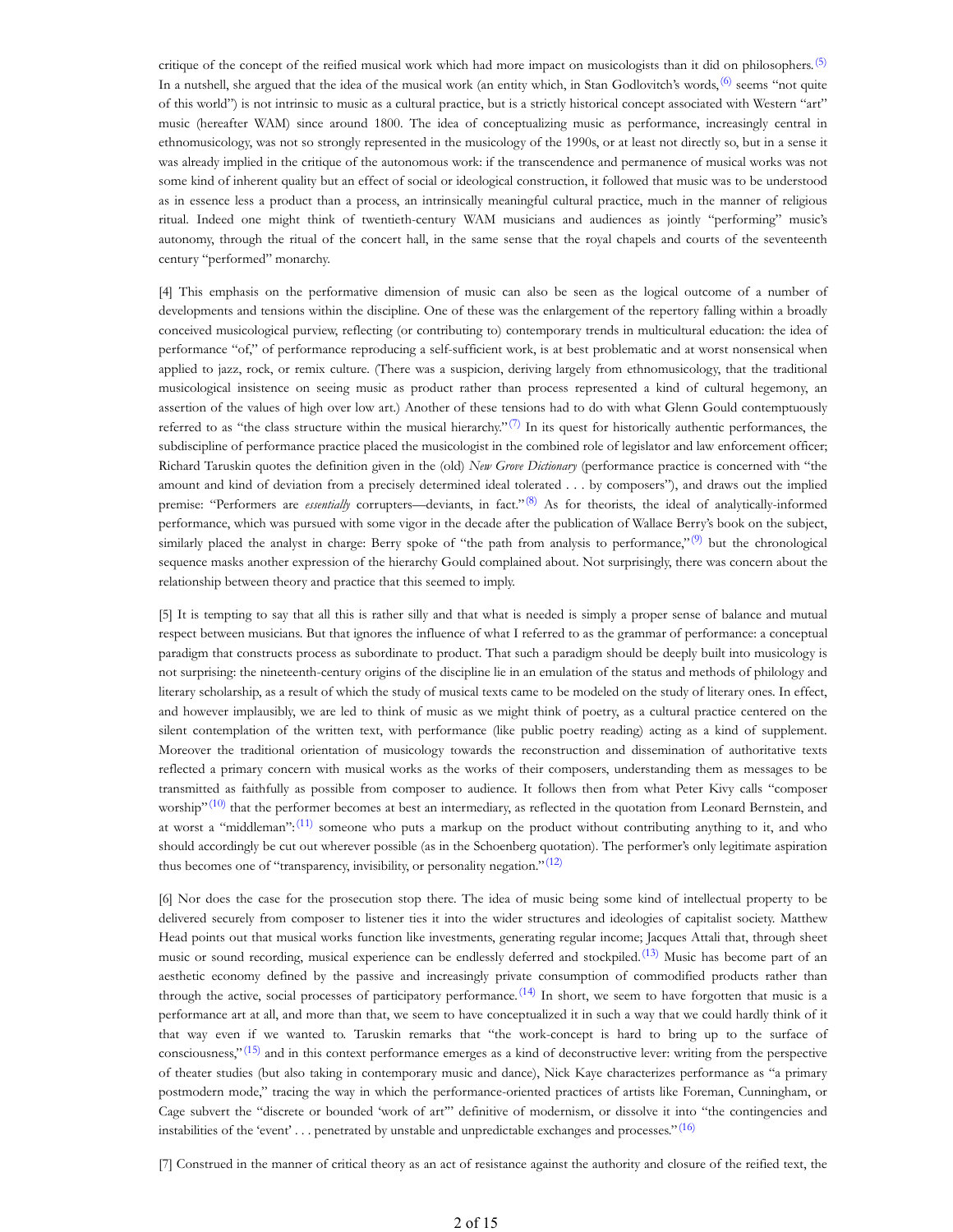cause of performance becomes a vehicle for rehabilitating the interests of those marginalized by traditional musicological discourse: not only performers themselves, obviously, but also listeners, for in Robert Martin's words, "Performances . . ., rather than scores, are at the heart of the listener's world. . . [M]usical works, in the listener's world, simply do not exist."<sup>(17)</sup> From this it follows that "musical works are fictions that allow us to speak more conveniently about performances," or as Christopher Small has it, that "performance does not exist in order to present musical works, but rather, musical works exist in order to give performers something to perform."<sup>(18)</sup> With the idol of the reified work thus overturned, the inversion of the performance "of" paradigm is complete. Whereas, in Small's almost evangelical words, "Western classical music embodies a kind of society that does not allow for mutual participation of all peoples because it is based upon works, not interactions," in a more inclusive and creative society there shall be "no such thing as a musical work, [but] only the activities of singing, playing, listening [and] dancing."<sup>(19)</sup> Indeed, for Michel Chion the "new sound reality" has already arrived, bringing with it a now "standard form of listening . . . that is no longer perceived as a reproduction, as an image (with all this usually implies in terms of loss and distortion of reality), but as a more direct and immediate contact with the event."<sup>(20)</sup> In this brave new world there is in Small's terminology not music but musicking, in Taruskin's not things but acts, $^{(21)}$  in short, not product but process.

## **Second Thoughts**

[8] The problem with this kind of reconceptualization of music is obvious enough. It inverts the performance "of " paradigm but otherwise leaves everything intact; instead of fetishizing the text, to borrow Jim Samson's term, it fetishizes the performance.<sup>(22)</sup>If we are to develop a better nuanced conception of musical performance, we shall have to concede some of the ground we have just won.

[9] In the first place, we need to refine the idea that the musical work is purely a construct of post-1800 WAM. A number of musicologists, among them Harry White, have responded to Goehr by pointing out how many aspects of the work concept can be traced in WAM prior to that date; Michael Talbot argues that the essential transition was not from the absence to the presence of a work concept, but rather from one centered on genre to one centered on the composer.<sup>(23)</sup> Then again, the ethnomusicologist Bruno Nettl points out that, if there are such things as universals in music, a strong candidate is that "One does not simply 'sing,' but one sings *something*."(24) But what matters is the value that attaches to this something in the processes of performance and reception. Robert Martin's work-free experience of music may occur, but arguably not within the bounds of WAM where, however much you may be focusing on Rattle, it is almost impossible to entirely forget that you are listening to Mahler's Ninth (or, if you don't know what you are listening to, not to be wondering what it is). When you listen to "Material Girl," by contrast, the work is still there (though you may well not know that it was written by Peter Brown and Robert Rans), but performance values come to the fore: product is no longer so clearly separable from process, and there is a sense in which you might want to say it was a different song if another singer covered it. And the so called "process" music of the early minimalists represents an even more thorough-going dispersal of product (though paradoxically underpinned by a very traditional concept of authorial identity). In this way there is a continuum between experiencing music as process and as product—a continuum that becomes directly perceptible, for instance, as the characteristic phrases of "The Star-Spangled Banner" emerge from the improvisatory context of Jimi Hendrix's Atlanta performance, the sounds as it were condensing onto a pre-existing musical object and being mentally reconfigured as a flood of associations and connotations are brought into play.<sup>(25)</sup> Against such a background what might be termed the all-singing, all-dancing model of performance begins to look like a distinctly essentializing stereotype.

[10] Then again, post-1800 WAM is by no means a monolithic terrain. In a kind of codicil to her 1992 book, Goehr distinguishes between "the perfect performance of music" (the approach that "takes the 'of' seriously," as she puts it), and "the perfect musical performance" that "celebrates the 'lower' world of the human, the ephemeral, and the active." $(26)$  And her point, underscored by several of the contributors to the Liverpool symposium on the musical work that I have already cited, is that the "opus" tradition of nineteenth-century music associated above all with Beethoven was complemented by a quite distinct, performer-oriented tradition, associated with composer-pianists like Chopin and Liszt but even better exemplified by such largely forgotten virtuosi as Thalberg, Tausig, or (Anton) Rubinstein. If the paradigm of the "opus" tradition is the Beethoven symphony, that of the virtuoso tradition is the variation set, generally based on popular operatic melodies of the day but designed as a vehicle for artistic display; if the first tradition is associated with the single, authoritative text reproduced in performance, the second invokes the multiplicity of texts normative in rock music, for example, but troubling to musicologists trained in the philological tradition. Many of Chopin's and Liszt's works survive in any number of different, equally authentic notated versions, themselves the traces of different, equally authentic performances (and the resonance with the Jamaican usage of 'version' to refer to the intertextual practices of reggae is not inappropriate). If, to repeat Small's words, musicking means that "musical works exist in order to give performers something to perform," then there was musicking even within the heartland of the musical work.<sup> $(27)$ </sup>

[11] There is also another respect in which the complexity of WAM performance has been underestimated. No one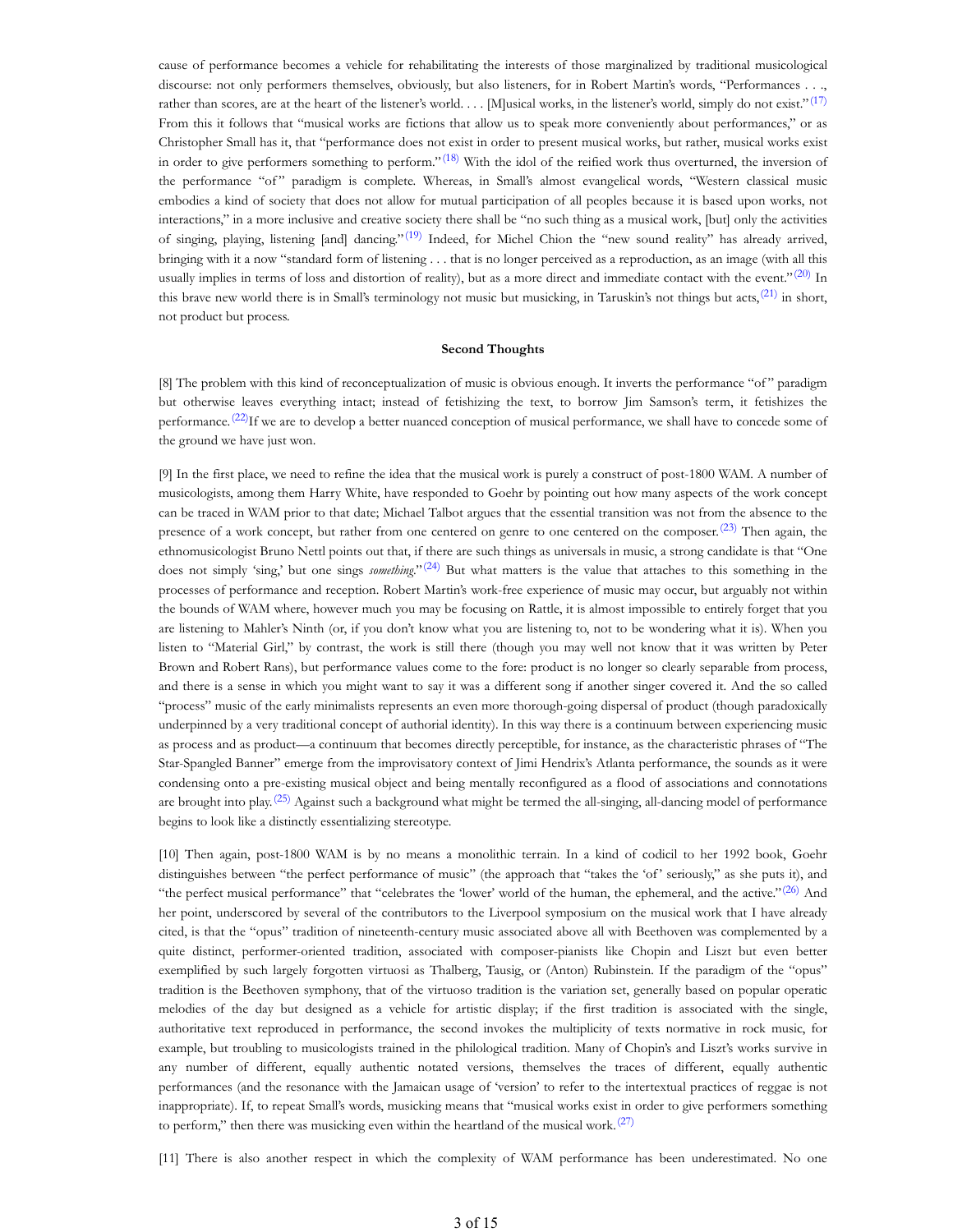performance exhausts all the possibilities of a musical work within the WAM tradition, and to this extent the performance might be thought of as a subset of a larger universe of possibility. But a better way of thinking this thought is that, as Godlovitch puts it, "works massively underdetermine their performances."<sup>(28)</sup> There are decisions of dynamics and timbre which the performer must make but which are not specified in the score; there are nuances of timing that contribute essentially to performance interpretation and that involve deviating from the metronomically-notated specifications of the score. In ensemble music such unnotated but musically significant values are negotiated between performers (that is a large part of what happens in rehearsal). And as Kivy has observed, $(29)$  there is a distinction of scale but not of principle between such interpretive practices, which happen so to speak within the interstices of notation, and the more drastic reconfigurations of the score that are normal in the performance of a Corelli violin sonata (where the continuo player will realize the figured bass and the soloist may embellish the melody out of all recognition), or in the interpretation of a jazz lead sheet: in each case the art of performance inhabits a zone of free and yet musically significant choice that is established in and around the notated work. (Kivy refers to this as the "gap between 'text' and performance," describing it as "a *desired*, *intended* and logically *required* ontological fact."<sup>(30)</sup>) In fact it might be argued that music is projected most strongly as an art of performance precisely when the work itself is so familiar, so over-learned, that the individual performance becomes the principal focus of the listener's attention. If, as pessimistic commentators complain, the live orchestral repertory has diminished to a handful of interminably repeated war-horses, then the result is a culture oriented in the highest possible degree towards the experience of music as performance (which explains the importance of brand marketing in the classical music industry: it isn't so much Beethoven's Seventh Symphony that is being sold, but rather the difference between Harnoncourt's and John Eliot Gardiner's interpretations of it).<sup>(31)</sup> If that is the case, then there is a striking mismatch between the largely performanceoriented manner in which such music is experienced and the almost exclusively composer- or composition-oriented manner in which it is represented in historical and critical writing.

[12] One way to respond to this situation is to see music as a tandem art: there is the art of the composer, and there is the art of the performer. According to Kivy, "as the music of our historical past has traditionally been performed . . . we are in possession, always, of two artworks: the work of music, and, given an outstanding or high-quality performance, the performance (product) itself."<sup>(32)</sup> Two points need making here. First, by referring to traditional performance, Kivy intends a contrast with the so-called historical performance movement, which he sees as collapsing performance into text, so squeezing out the gap between them and substituting one artwork for two.<sup>(33)</sup> (The same might be said for wholly studio-based electroacoustic music.) The second has to do with Kivy's curious formulation "the performance (product) itself," which he elsewhere glosses as "the 'thing' the performer produces in the act of performing." $(34)$  Exactly what this "thing" might be is never entirely clear, but Kivy provides a clue when he refers to the quality that persists through Landowska's various performances of the "Goldberg" Variations: performance is to be valued not as process but for the interpretation it embodies.<sup>(35)</sup> Again, Kivy argues that performances are versions of works in precisely the same sense as arrangements, $(36)$  and this means that he treats performance as a vicarious kind of composition; indeed he claims that "Western performance practice *tout court* is the exercise of a peripheral skill of the composer's art."(37) Leaving aside the hierarchical implications of "peripheral," the result is exactly what Kivy's reference to "two artworks" suggests: we have two products and no process. In this way, we are back to music *and* performance, rather than music *as* performance.

#### **Music as Performance**

[13] Keir Elam has written, with reference to theatrical performance, of the "relationship of mutual and shifting constraints between two kinds of text, neither of which is prior and neither of which is precisely 'immanent' within the other, since each text is radically transformed by its relations with the other." $(38)$  Elam's formulation vividly captures the interaction which is constitutive of music as (rather than "and") performance, but the characterization of performance as "text," reminiscent of Kivy's "performance (product)," is characteristic of an earlier phase in theatrical semiotics (the Elam quotation dates from 1977). The contemporary performance studies paradigm that has developed primarily in the context of theater studies and ethnomusicology stresses the extent to which signification is constructed through the very act of performance, and generally through acts of negotiation between performers, or between them and the audience. In other words performative meaning is understood as subsisting in process and hence by definition irreducible to product; as Charles Bernstein expresses it with reference to poetry reading, "Sound . . . can never be completely recuperated as ideas, as content, as narrative, as extralexical meaning."<sup>(39)</sup> In many ways musicology's faltering advance towards a performance studies paradigm, most visible perhaps in opera studies (where the concept of the operatic "work" has largely given way to that of the operatic event), replicates the breaking away of theater studies from literary studies that took place during the last generation.<sup>(40)</sup>

[14] To understand music as performance means to see it as an irreducibly social phenomenon, even when only a single individual is involved. (Again there is a comparison with religious ritual, which involves the reproduction of socially agreed forms of expression even when conducted in private.) This observation derives its force from the extent to which the manifestly social practice of music has been conceptualized in terms of a direct and private communication from composer to listener. Because of this hierarchical communication model (one that reflects the traditional alignment of divine and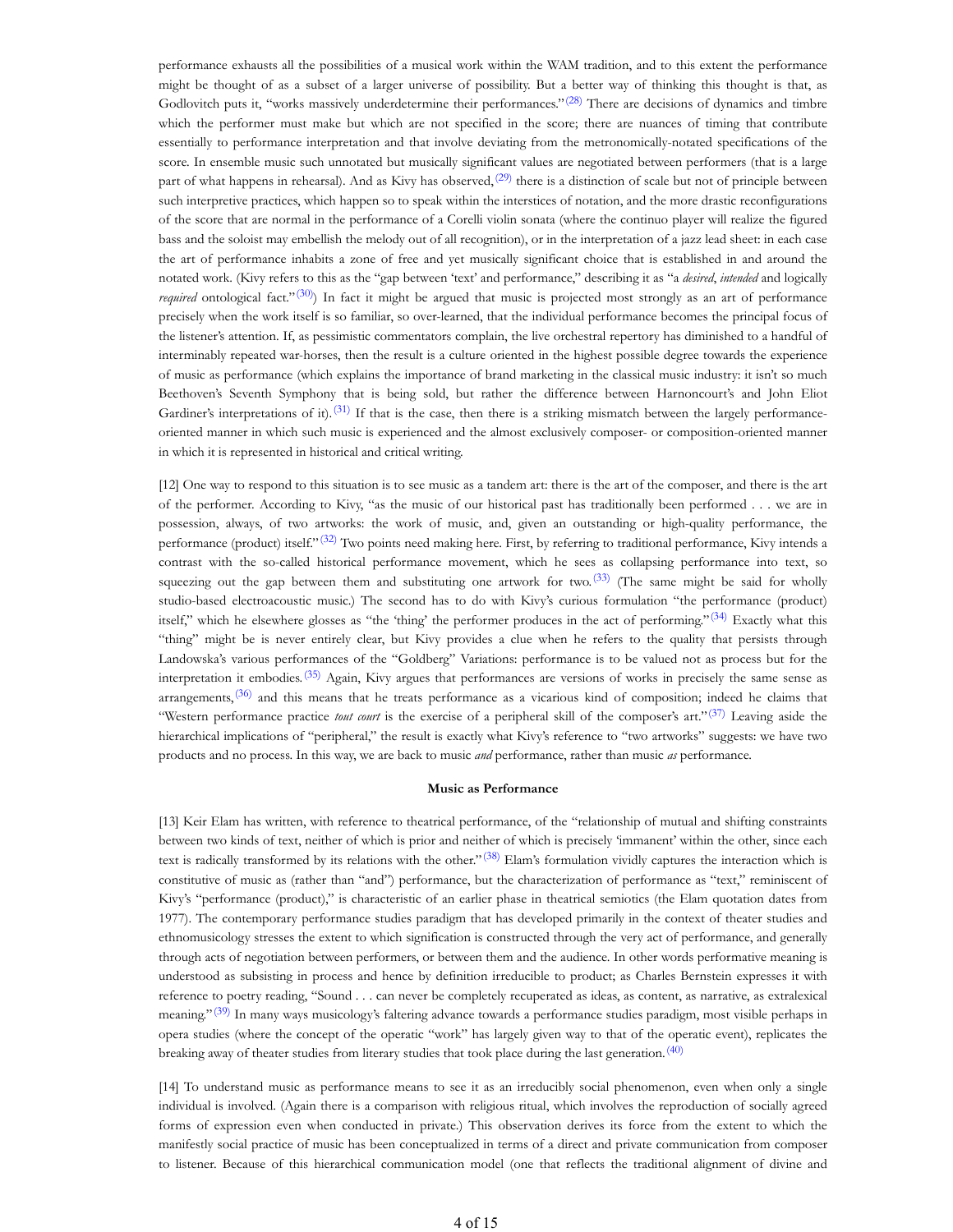human creation), even the everyday fact of divided authorship has been problematic for the musical academy. Certain music theorists have attempted to understand rock music as the creation of a single authorial persona ("the band"), rather than accepting that it results from the interaction of different individuals—not only the players but also, typically, producers, managers, and A & R personnel.<sup>(41)</sup> A performance studies paradigm would turn this upside down and emphasize the extent to which even a Beethoven symphony, understood as a dynamic practice within contemporary culture rather than a historical monument, represents the work not only of the composer but also of performers, producers and engineers, editors, and commentators.

[15] To emphasize the irreducibly social dimension of musical performance is not to deny the role of the composer's work, but it does have implications for what sort of a thing we think the work is. Referring to one of the mostly overtly interactive of musical practices, jazz improvisation, Ingrid Monson writes that "the formal features of musical texts are just one aspect—a subset, so to speak—of a broader sense of the musical, which also includes the contextual and the cultural. Rather than being conceived as foundational or separable from context, structure is taken to have as one of its central functions the *construction* of social context."<sup>(42)</sup> Seen this way, the term "text" (with its connotations of New Critical autonomy and structuralism) is perhaps less helpful than a more distinctively theatrical word, "script." Whereas to think of a Mozart quartet as a "text" is to construe it as a half-sonic, half-ideal object reproduced in performance, to think of it as a "script" is to see it as choreographing a series of real-time, social interactions between players: a series of mutual acts of listening and communal gestures that enact a particular vision of human society, the communication of which to the audience is one of the special characteristics of chamber music (the reproductive aspect is arguably stronger in symphonic music).<sup>(43)</sup> It is in recognition of this kind of performative meaning that non-musicological writers have often advocated the same kind of retrenchment in the concept of the musical work that motivates my use of the term "script"; Paul Valéry compared a piece of music to a recipe, R. G. Collingwood saw the score as a "rough outline" of directions for performance, while Godlovitch refers to notated works as "templates, sketches, outlines, or guides which, when consulted within the bounds of conventional approval, hold promise for workable and working music."<sup>(44)</sup>

[16] Musical works underdetermine their performances, but to think of their notations as "scripts" rather than "texts" is not simply to think of them as being less detailed. (As I mentioned, performance routinely involves not playing what is notated as well as playing what is not notated; in this sense there is an incommensurability between the detail of notation and that of performance, so that notions of more or less are not entirely to the point.) Rather, it implies a reorientation of the relationship between notation and performance. The traditional model of musical transmission, borrowed from philology, is the stemma: a kind of family tree in which successive interpretations move vertically away from the composer's original vision. The text, then, is the embodiment of this vision, and the traditional aim of source criticism is to ensure as close an alignment as possible between the two, just as the traditional aim of historically-informed performance is to translate the vision into sound. But the performance studies paradigm in effect turns this model through ninety degrees: as Richard Schechner expresses it, it emphasizes "explorations of *horizontal* relationships among related forms rather than a searching vertically for unprovable origins." $(45)$  In other words, it seeks to understand performances in relation to other performances (Schechner's "related forms") rather than in relation to the original vision supposedly embodied in an authoritative text; a given performance of Beethoven's Ninth Symphony, for example, acquires its meaning from its relationship to the horizon of expectations established by other performances. (It is easy to recognize this in relation to such obviously anomalous interpretations as Mengelberg's, but I am suggesting that the same applies to *all* performances, so that if we hear Karajan's Ninth as simply a performance "of " the Ninth that is because we are unconscious of the weight of tradition within which we are immersed.<sup>(46)</sup>) But more than this, the shift from seeing performance as the reproduction of texts to seeing it a cultural practice prompted by scripts results in the dissolving of any stable distinction between work and performance.

[17] Busoni, for Samson the archetypal representative of performance culture, refused to admit any ontological distinction between scores, performances, and arrangements, because he saw all of them as equally transcriptions of an abstract, platonic idea; as John Williamson points out, the result is not only a blurring of the distinction between composition and performance, but also a "confusion of the roles of editor, transcriber, and composer, whereby a 'work' may be a variant, completion, or complete rethinking of a pre-existing work." $(47)$  Current performance theory reaches exactly the same conclusion from exactly the opposite premise: there is no ontological distinction between the different modes of a work's existence, its different instantiations, because there is no original. Charles Bernstein invokes Alfred Lord's study of the Homerian epic in order to oppose the reduction of poem to text: "I believe," wrote Lord, "that once we know the facts of oral composition we must cease to find an *original* of any traditional song. From an oral point of view each performance is *original*."<sup>(48)</sup> And Godlovitch sees the related practice of story-telling as the best model for musical performance, not only because it emphasizes presentation, skill, and communication, but also because "this view of the relationship between works and performances puts the former in their proper musical place primarily as vehicles and opportunities for the latter in the larger business of making music."<sup>(49)</sup> Godlovitch's formulation, however, would be more accurate if he spoke of the relationship between "scripts," not works, and performances: after all, if there is no original, or if as Lord puts it each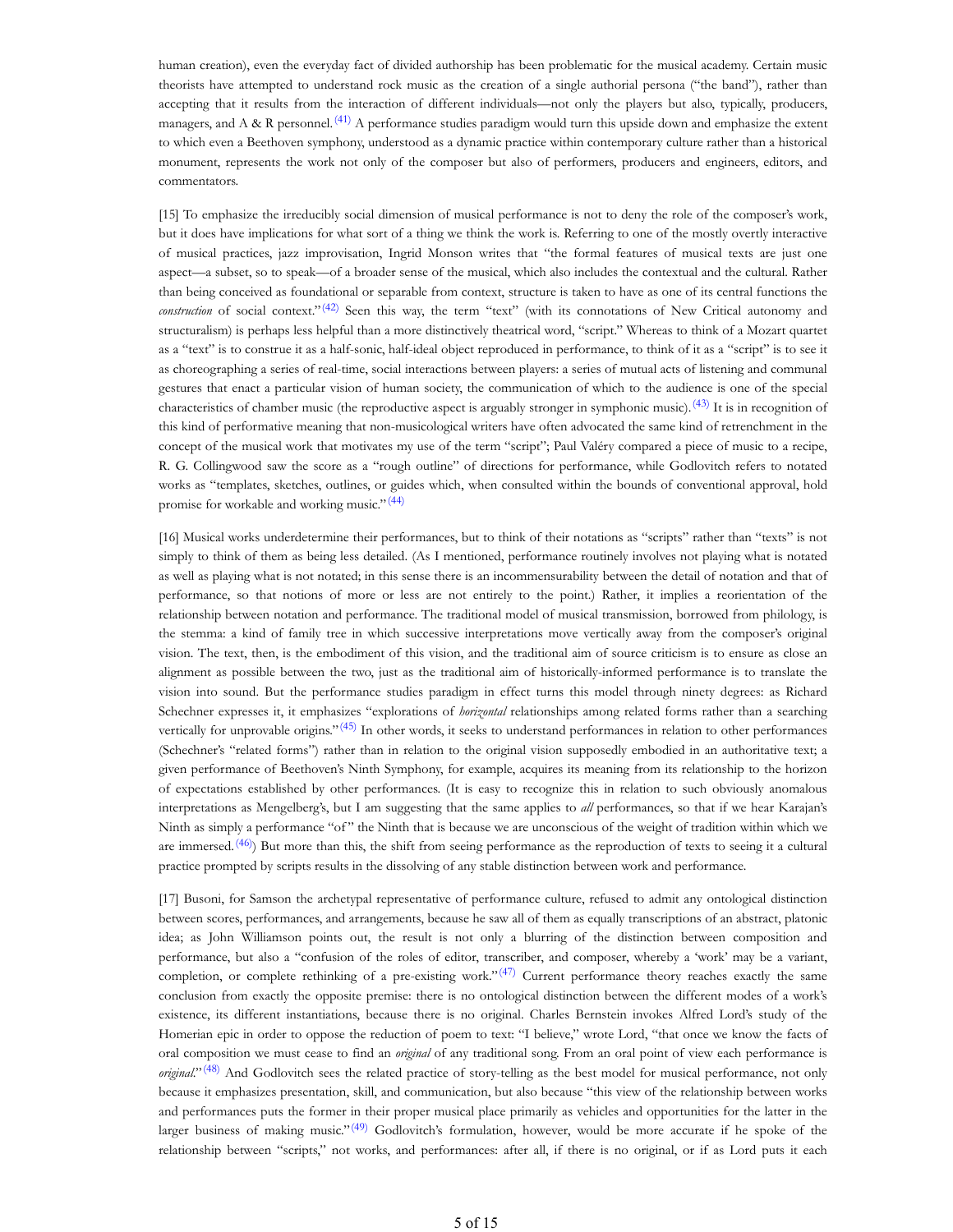performance is original, then instead of a single work located "vertically" in relation to its performances we have an unlimited number of ontologically equivalent instantiations, all existing on the same "horizontal" plane. Again the storytelling model shows what is at stake: Barbara Herrnstein Smith's demonstration that there is no such thing as "the" story of *Cinderella* but only an indefinite number of versions of it (paralleled by Charles Seeger's judgment that "no such entity as '*the* "Barbara Allen" tune' can be set up other than for temporary convenience") suggests that the only viable model for the musical work is the Wittgensteinian "family resemblances" one, and indeed a number of musicologists have invoked family resemblances in this context.<sup>(50)</sup>

[18] Or have we moved too fast and too far? Is it really credible to claim that we have no "original" in the case of, say, the Ninth Symphony when we have Beethoven's text? I have two answers to this question. The first, which might seem rather quibbling, is that there is no such thing as Beethoven's text, except as in interpretive construct; there is an autograph score, there are a few autograph parts and a larger number of non-autograph ones, and a variety of copyists' scores, but all of them contradict one another to a greater or lesser degree. And to see this as the kind of transient difficulty that can be put right by a proper critical edition is to miss the point: Herrnstein Smith would say that the *Urtext* editions of Beethoven's symphonies that are at last beginning to appear do not replace the earlier texts, but just add new ones. (So perhaps this answer was not so quibbling after all.) The second answer is that while these historically privileged texts have a particular significance and authority within the field encompassed by the Ninth Symphony, they are not ontologically distinct from any other occupant of that field: scores and performances, with their different patterns of determinacy and indeterminacy, their different construals of what is essential or inessential to the Symphony's identity, are linked to one another only by virtue of acts of interpretation, resulting in just the kind of intertextual field to which Keir Elam referred. (It is because the relationship of score to performance necessarily involves interpretation that even WAM might be seen as essentially an oral tradition, no matter how closely prompted by notation.) In a passage which I have quoted so often that I might as well quote it once more, Lawrence Rosenwald has characterized the identity of the Ninth Symphony as "something existing in the relation between its notation and the field of its performances," $(51)$  and this precisely captures what I am trying to convey: that Beethoven's text (whatever that means) has an obviously privileged role and yet relates horizontally, as Schechner would put it, to the symphony's other instantiations. In other words, the work does not exist "above" the field of its instantiations, but is simply coterminous with its totality—which, of course, is why the Ninth Symphony is still evolving. There is a sense, then, in which to refer (like Godlovitch) to "work and performance" is just as wrong-headed as speaking of "music and performance."

[19] At the same time, to construe music as performance in this manner, rather than as the reproduction through performance of some kind of imaginary object, is not to devalue works (as Godlovitch arguably does in describing them as primarily vehicles and opportunities for performances). In fact I would argue the opposite. That music is a performing art is self-evident as soon as you say it; it is only the literary orientation of musicology that makes us need to say it in the first place. In such a context the fact that, as Kaye constantly reiterates, performance tends to undermine the closure and quiddity of the textual object is hardly to be wondered at; what *is* to be wondered at is the way in which the real-time process of performance routinely leaves not a few, fragmentary memories (like a holiday, say) but rather the sense that we have experienced a *piece* of music, an imaginary object that somehow continues to exist long after the sounds have died away. "The belief that quartets and symphonies of Mozart and Beethoven rise above history can never be completely erased," Charles Rosen declares, because "the autonomy was written into them."<sup>(52)</sup> Rosen's confident tone belies the fragility of this snatching of eternity, so to speak, from the jaws of evanescence. It is only when you conceptualize performance as process that you realize how extraordinarily compelling the central illusion of WAM, that of music as product, can be.

[20] And yet, in the end, the distinction between product and process does not really hold up. Schechner sees it as a matter of emphasis: some cultures emphasize the dramatic text, others the theatrical performance.<sup>(53)</sup> In the same way, Goehr's "perfect performance of music" and "perfect musical performance" might be seen not as opposed paradigms but rather as contrasted emphases, opposed but in the sense of occupying distinct positions within a continuum (with Stockhausenian *elektronische Musik* and free improvisation perhaps defining its limits). Seen this way, process and product form an insoluble amalgam: Andrew Benjamin speaks, with reference to poetry, of "[t]he presence of the text . . . within the performance but equally the presence of the performance inside the text,"<sup>(54)</sup> and the same applies to music. But it is in the case of recordings that product and process have become most inextricably intertwined. The recording (a marketable product) purports to be the trace of a performance (process), but is in reality usually the composite product of multiple takes and more or less elaborate sound processing—in other words, less a trace than the representation of a performance that never actually existed.<sup>(55)</sup> And as recording increasingly replaces live performance as the paradigmatic form of music's existence, so we come closer to Chion's "new sound reality," which I cited as the purest form of music as process; but Chion's point is that there is no longer any distinction between presentation and representation, which means that it would make equal sense to describe it as the purest form of music as product. Pushed to such limits the concept of performance, as embodied in the WAM tradition, loses its substance. Process and product, then, are not so much alternative options as complementary strands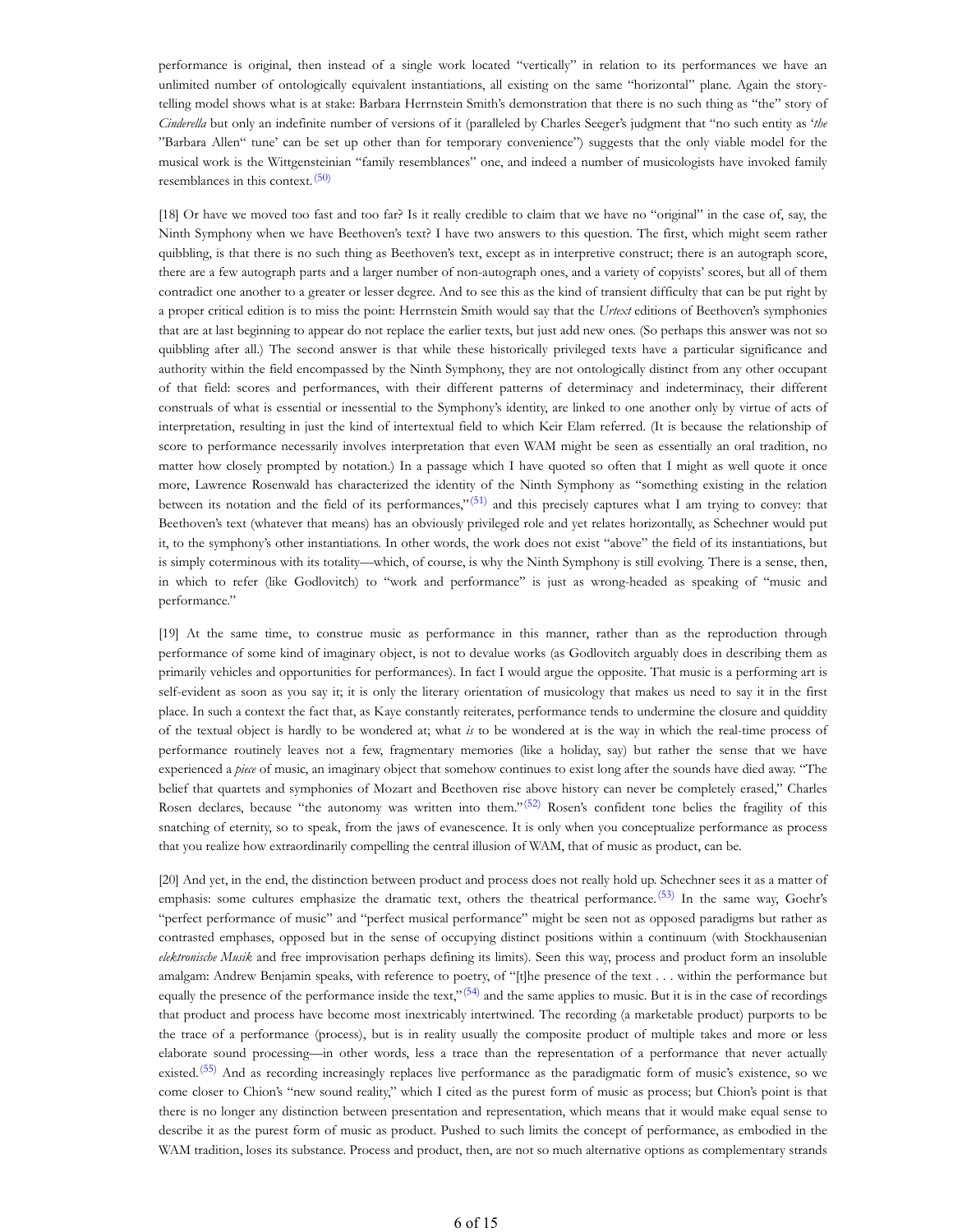#### **Studying Music as Performance**

[21] But how might all this affect how we actually study music? In the space that remains I can do no more than offer a few pointers or links. But the most obvious way of studying music as performance is, quite simply, to study those traces or representations of past performances that make up the recorded heritage, thereby unlocking an archive of acoustical texts comparable in extent and significance to the notated texts around which musicology originally came into being. And this is beginning to happen, not only as a result of forces within the discipline but also in response to the initiatives of recording libraries anxious to encourage scholarly exploitation of their resources (the National Sound Archive in London being a particular case in point).

[22] Enough work of this kind has been carried out, some of it involving computer-based analysis of performance timing, that the drawbacks are beginning to appear. You can work with large numbers of recordings, in the manner of Robert Philip or José Bowen;(56) this approach directly reflects the idea of music as a horizontal field of instantiations, and allows for a range of stylistic measures and the extrapolation of statistical trends, but an essentially inductive approach of this kind does not easily provide the kind of insight into the specific qualities of specific interpretations that score-based analysis characteristically offers. (It suffers, in short, from the traditional problems of style analysis.) The alternative is to seek to relate performance interpretation to the available analytical readings of a particular composition,  $(57)$  in effect working from analysis to recording; here the danger is of replicating Berry's "path from analysis to performance" and so interpreting the relationship purely vertically, to repeat Schechner's term.<sup>(58)</sup> It is likely that, as the field develops, ways will be found of combining what might be termed the inductive and the deductive modes of performance analysis, but a further problem remains: the assumption, common to writers as otherwise dissimilar as Schenker, Stein, Narmour, and Berry, that the role of performance is in some more or less straightforward manner to express, project, or "bring out" compositional structure. The universal validity of this orthodoxy is not self-evident, and there have been some explorations of the idea that performers might equally well seek to play against, rather than with, structure.<sup>(59)</sup> But of course this kind of inversion leaves the basic paradigm—the musical equivalent of what Susan Melrose calls the "page to stage" approach—in place: performance remains a supplement.<sup>(60)</sup> Pursued in this manner, performance studies might well become established as a specialist area within musicology and theory, but with little impact on the overwhelmingly textualist orientation of the discipline as a whole.

[23] A more direct route to understanding music as performance might be to focus on the functioning of the performing body, both in itself and in relation to the other dimensions of the performance event.<sup>(61)</sup> But again the conceptual framework is crucial. Melrose observes that structuralist approaches to theatrical performance attributed significance to the body only to the extent that they constructed it as "text" (and a similar complaint might be made about the approaches to performance timing I have just mentioned).<sup>(62)</sup> The contemporary performance studies paradigm, by contrast, seeks to understand the body in the same way as it understands sound, as a site of resistance to text, for as Charles Bernstein puts it, "Sound is language's flesh, its opacity, as meaning marks its material embeddedness in the world of things." $(63)$  And in both cases performance is understood to be in "fundamental opposition to the desire for *depth*," for, in Simon Frith's words, "if we are moved by a performer we are moved by what we *immediately* see and hear."<sup>(64)</sup> Instead of seeing the relationship between work and performance in terms of a transparent revelation of underlying structure, as epitomized by the Schenkerian concept of performing from the middleground, a variety of terms come into play which thematize the opacity of the relationship: quotation, commentary, critique, parody, irony, or travesty, for example.<sup>(65)</sup>

[24] But there is a further vital conceptual ingredient. Melrose quotes Ariane Mnouchkine's observation that "the goal of text analysis is to attempt to explain everything. Whereas the role of the actor . . . is not at all to explicate the text."<sup>(66)</sup> But it is just this distinction that theoretical approaches to musical performance generally seek to deny. After all, you cannot perform from the middleground unless you have an authoritative knowledge of the text, and William Rothstein reveals the assumption that this is the foundation of articulate performance when he says (by way of the exception which proves the rule) that it is sometimes better to conceal than to project structure: on such occasions, he says, "the performer adopts *temporarily* the viewpoint of one or two characters in the drama, so to speak, rather than assuming omniscience at every moment." $(67)$  By comparison, a postmodern approach, as advocated by Kevin Korsyn, would question the possibility of what he calls "a central point of intelligibility, a privileged position for the spectator"---or, in this case, the performer.<sup>(68)</sup> As might be expected, Korsyn invokes Bahktin's concept of dialogic in order to make his point, drawing a comparison between music and Bakhtin's concept of novelistic discourse as "*an artistically organized system for bringing different languages in contact with one another*, a system having as its goal the illumination of one language by means of another."(69) This image of different languages being brought into contact with one another—an image strikingly similar to the Elam quotation with which I began the previous section—provides a fertile framework for the analysis of musical performance, and indeed it is hard to think of an area in which the Bahktinian concepts of heteroglossia and double-voiced discourse might be applied in a more literal manner.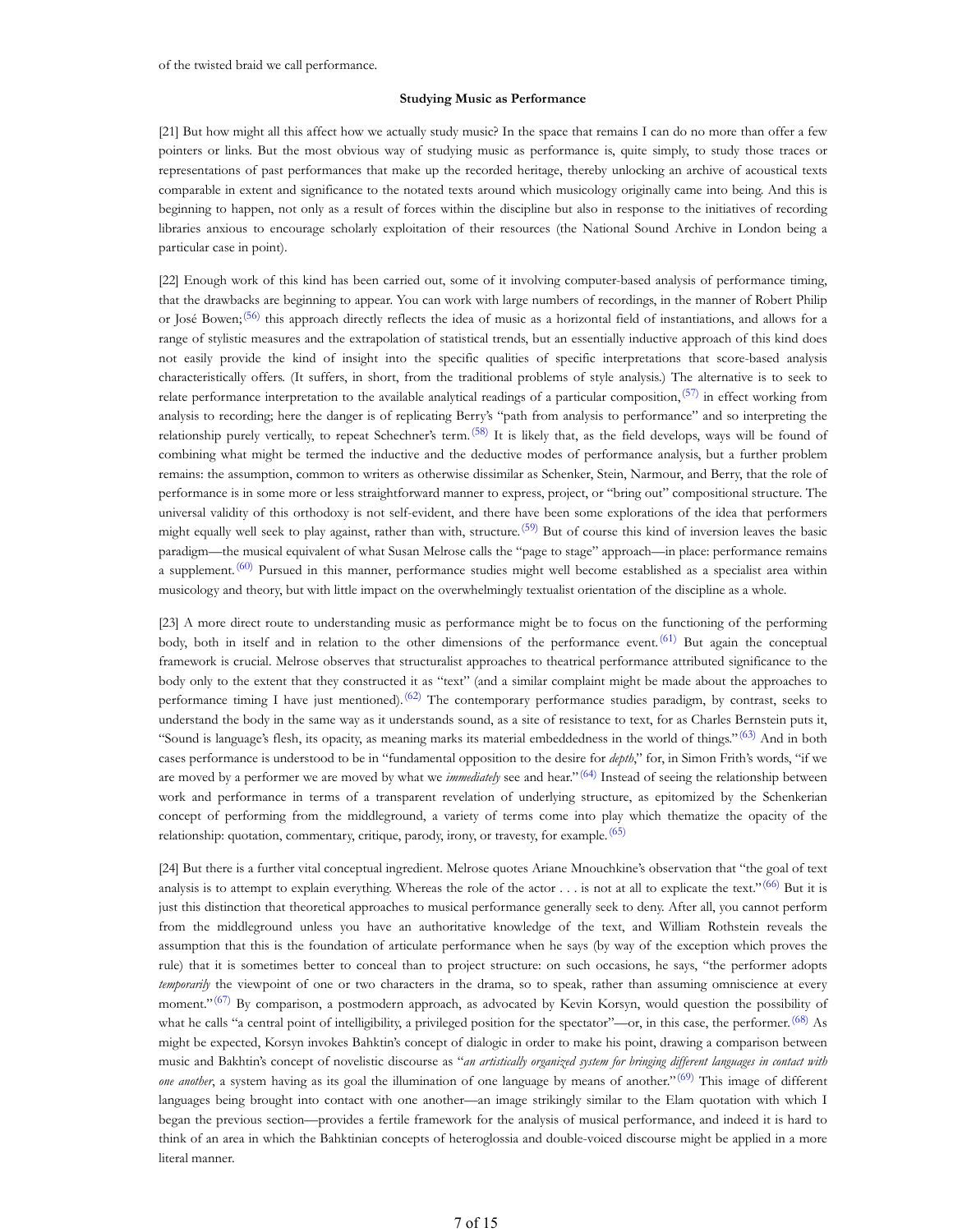[25] This is a less than original observation. Richard Middleton has appropriated Bakhtin's concepts for the analysis of popular music, linking them to Henry Louis Gates Jr's concept of "Signifyin(g)"; Monson has made the same linkage in connection with the tissue of intertextual reference that is jazz improvisation, also adding W. E. B. Du Bois's concept of African-American "double-consciousness" into the mix.<sup>(70)</sup> Such approaches not only add depth to such concepts as parody, irony, and the rest, but also throw the emphasis firmly on the quality of creativity, of performative difference, which Gates invokes when he defines Signifyin(g) as "[r]epetition with a signal difference";<sup>(71)</sup> this semiotically charged figuring of iteration as commentary, ventriloquism, or even impersonation lies at the heart of, for instance, Hendrix's Monterey covers of "Like a Rolling Stone" or "Sgt. Pepper's Lonely Hearts Club Band."<sup>(72)</sup> That approaches such as these, developed for the articulation of characteristic features of African-American culture, should be well adapted for the analysis of jazz and popular music is not surprising. I would go further, however, and suggest that just as the spread of African-American musical practices has gone far towards establishing a global *lingua franca*, so the concepts of Signifyin(g) and double-consciousness can help to articulate the creativity that has always been present in the performance culture of WAM, but has long been repressed by the text-dominated discourses of musicology. Or to put it another way, thinking of WAM performances as reproductions may be less useful than thinking of them as monolithic, culturally privileged instances of intertextual reference.

[26] The issue of omniscience, of the availability or otherwise of a central point of intelligibility, also has a direct effect upon the relationship between the performance analyst and the phenomena that analyst is investigating, and it is the component of the contemporary performance studies synthesis that I have not yet directly discussed that makes this clearest: ethnomusicology. Through its functionalist orientation (that is, its insistence on understanding any practice within the totality of its cultural context), ethnomusicology from the start distanced itself from the model of detached observation and synthesis that characterized its predecessor discipline, comparative musicology. Instead it emphasized the necessity of fieldwork, understood as a prolonged period of residency within the target culture, during which musical practices would be observed in their cultural context and an understanding of native conceptualization acquired. Nevertheless the aim remained one of, if not omniscience, then at least an authoritative and objective understanding of cultural practice.

[27] More recent approaches to fieldwork, however, question the availability of such a central point of intelligibility in just the same way that Korsyn does; it is for this reason that Michelle Kisliuk describes the claim of ethnomusicological and other ethnography "to interpret reality *for* its 'informants'" as a "pretense."<sup>(73)</sup> The result is that, in Jeff Todd Titon's words, "Fieldwork is no longer viewed principally as observing and collecting (although it surely involves that) but as experiencing and understanding music," and he continues: "The new fieldwork leads us to ask what it is like for a person (ourselves included) to make and to know music as lived experience."<sup>(74)</sup> In a word, it stresses personal *participation* in the performative generation of meaning that is music, and as most conspicuously represented by such books as Kisliuk's *Seize the Dance!* it gives rise to a literary practice that is as close to travel writing or even autobiography as to the traditional literature of ethnomusicology, and which is also acutely conscious of its performative nature as writing.<sup>(75)</sup> As Titon puts it, citing Geertz, the performative approach "forces us to face the fact that we are primarily authors, not reporters." $(76)$ 

[28] Applied to more traditional musicological contexts, an ethnographic approach questions conventional constructions of relevance. For the drama theorist Baz Kershaw, it is "a fundamental tenet of performance theory . . . that no item in the environment of performance can be discounted as irrelevant to its impact," and Charles Bernstein provides an all too graphic illustration of what this might mean when he characterizes "gasps, stutters, hiccups, burps, coughs, slurs, microrepetitions, oscillations in volume, 'incorrect' pronunciations, and so on" as "semantic features of the performed poem . . . and not as extraneous interruption." $(77)$  The point Bernstein is making is that "one of the primary techniques of poetry performance is the disruption of rationalizable patterns of sound through the intervallic irruption of acoustic elements not recuperable by monological analysis," $(78)$  and one might say that in music the performance "of" paradigm—the equivalent of Bernstein's "monological analysis"—filters out such dimensions of performance as are not directly referable to the work being performed. An ethnographic approach, by contrast, seeks to understand the performance of a particular piece in the context of the total performance event, encompassing issues of program planning, stage presentation, dress, articulation with written texts, and so forth. To date, work of this kind is more familiar in the context of popular music than of WAM, and the work of Les Back offers a representative example which parallels both Kisliuk's self-consciously performative writing and, in its invocation of Deleuze and Guattari's cultural "rhizomes," Schechner's concept of the horizontal: Back shows by such means how the performances of the Birmingham (U.K.)-based musician Apache Indian function as an arena for complex negotiations of cultural identity reflecting, as he puts it, "a *diasporic triple consciousness* that is simultaneously the child of Africa, Asia, and Europe."<sup>(79)</sup>

[29] For the musicologist such work may be simultaneously stimulating, because of the virtuosity with which cultural meaning is read in the multifarious dimensions of the performance event, and frustrating, because of its lack of engagement with the specifics of music. How might we put the music back into performance analysis? One model is provided by Monson's analyses of jazz improvisation, in which extended transcriptions are aligned with prose commentary and counterpointed by quotations from and discussions of performers' discourse. (The main limitation in Monson's presentation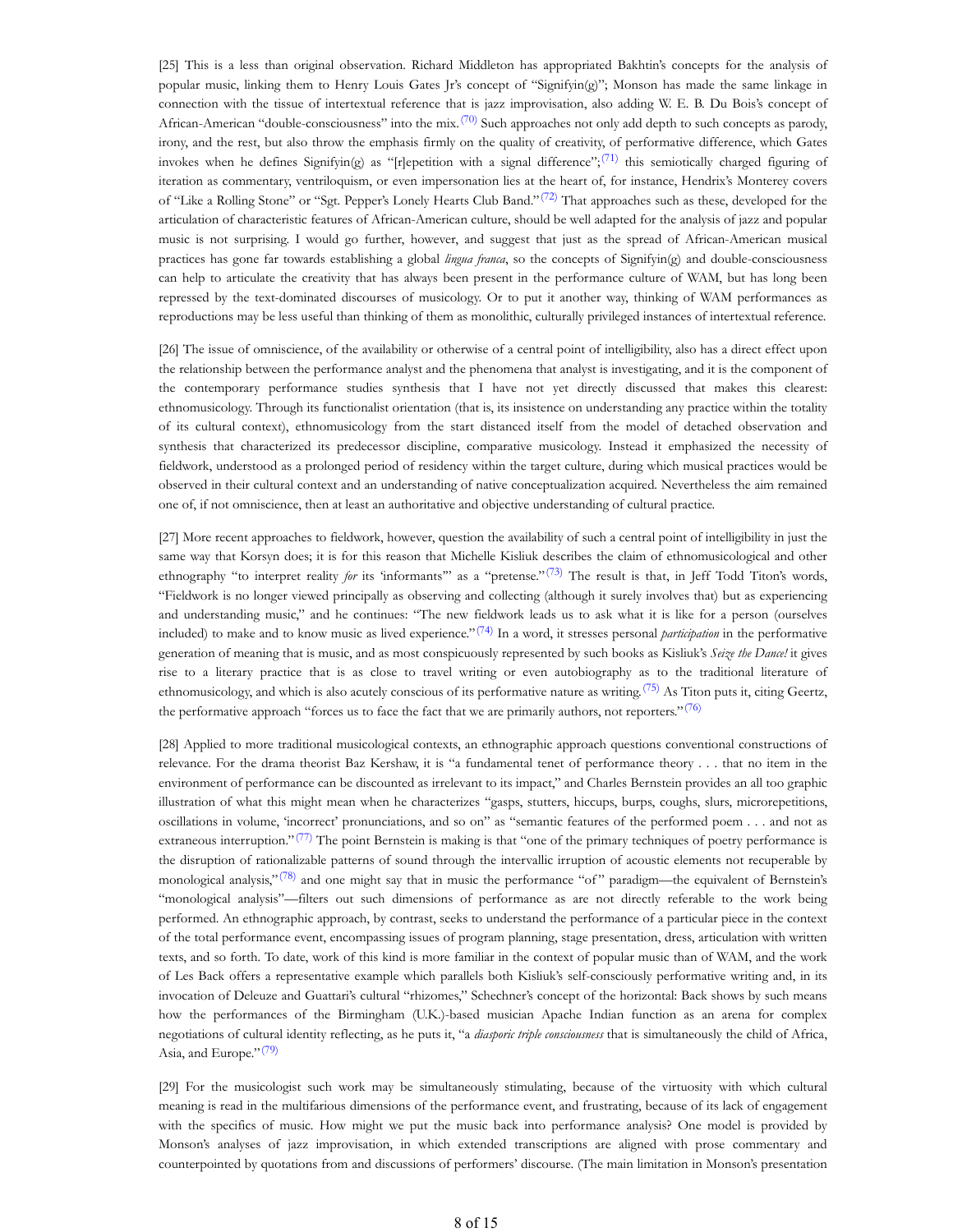is the distance between sound and transcription: a musicology of performance really demands the integration of sound, word, and image achievable through current hypermedia technology, though inhibited by copyright and implementation costs, distribution, and the criteria of academic accreditation.) Again, the kind of communicative interaction between performers that Chris Smith has analyzed in relation to Miles Davis $(80)$  is equally evident within the dynamics of, to repeat my previous example, a string quartet playing Mozart: here there is an opportunity to combine ethnographic and traditional music-theoretical approaches, as well as the computer-based measurement of timing to which I have already referred, in an analysis of the relationship between notated "script" and social interaction. (If this kind of work is harder with the WAM repertory than with jazz improvisation, because of the danger of relapsing into the performance "of" paradigm, then a useful halfway house is offered by analysis of the longitudinal processes by which WAM interpretations come into being, that is, of rehearsal; this is a topic already attracting interest from music theorists, psychologists, and sociologists, though still primarily at the level of grant applications and work-in-progress presentations.)

[30] But analyzing music as performance does not necessarily mean analyzing specific performances or recordings at all. John Potter offers an analysis of a passage from Antoine Brumel's *Missa Victimae Paschali* which focuses on the intimate negotiations and conjunctions between the performers and the manner in which these inflect the performance: "Throughout," he writes, "the voices are setting up patterns of tension and relaxation, acutely conscious of each other, both seeking to accommodate each others' desires and to satisfy themselves." $(81)$  At the end of the first bar, a particular dissonance "is only a passing moment but it creates a moment of acute pleasure that they may wish to prolong," thereby subverting the tempo; $(82)$  the third voice (with successive eighth notes on the first beat of the following bar) has to re-establish the tempo, but by the suspension at the end of the bar it is the *superius* who controls the negotiations of tempo between the performers. "I have not chosen an actual performance," Potter writes, "since the potential degree of realization of the points I wish to make will vary from performance to performance." $(83)$  But the points themselves are scripted in Brumel's music: that is, they can be recovered from the score provided the analyst has the requisite knowledge of performance practice (Potter is a professional singer whose experience ranges from medieval music to "Tommy"), and provided that the dissonances in question are understood not just as textual features, as attributes of the musical object, but as prompts to the enaction of social relationships in the real time of performance.

[31] And the analysis of social interaction between performers offered by writers like Potter and Monson prompts a final thought on the potential of performance analysis for a culturally-oriented musicology. The underlying objective of such a musicology—to understand music as both reflection and generator of social meaning—is most ambitiously expressed in Adorno's claim that music "presents social problems through its own material and according to its own formal laws—problems which music contains within itself in the innermost cells of its technique."(84) Music, in other words, becomes a resource for understanding society. Adorno's own analyses of music have proved a constant source of frustration, however, while even his apologist Rose Subotnik has described his concept of the interface between music and society as "indirect, complex, unconscious, undocumented, and mysterious." $(85)$  But the problem disappears if instead of seeing musical works as texts within which social structures are encoded we see them as scripts in response to which social relationships are enacted: the object of analysis is now present and self-evident in the interactions between performers, and in the acoustic trace that they leave. To call music a performing art, then, is not just to say that we perform it; it is to say that music performs meaning.

Nicholas Cook University of Southampton Department of Music Highfield Southampton SO17 1BJ, UK ncook@soton.ac.uk

# **Footnotes**

1. Dika Newlin, *Schoenberg Remembered: Diaries and Recollections (1938–76)* (New York: Pendragon Press, 1980), 164. Return to text

2. Leonard Bernstein, *The Joy of Music* (London: Weidenfeld and Nicolson, 1959), 56. Return to text

3. Igor Stravinsky, *Poetics of Music in the Form of Six Lessons* (London: Oxford University Press, 1947), 127. Return to text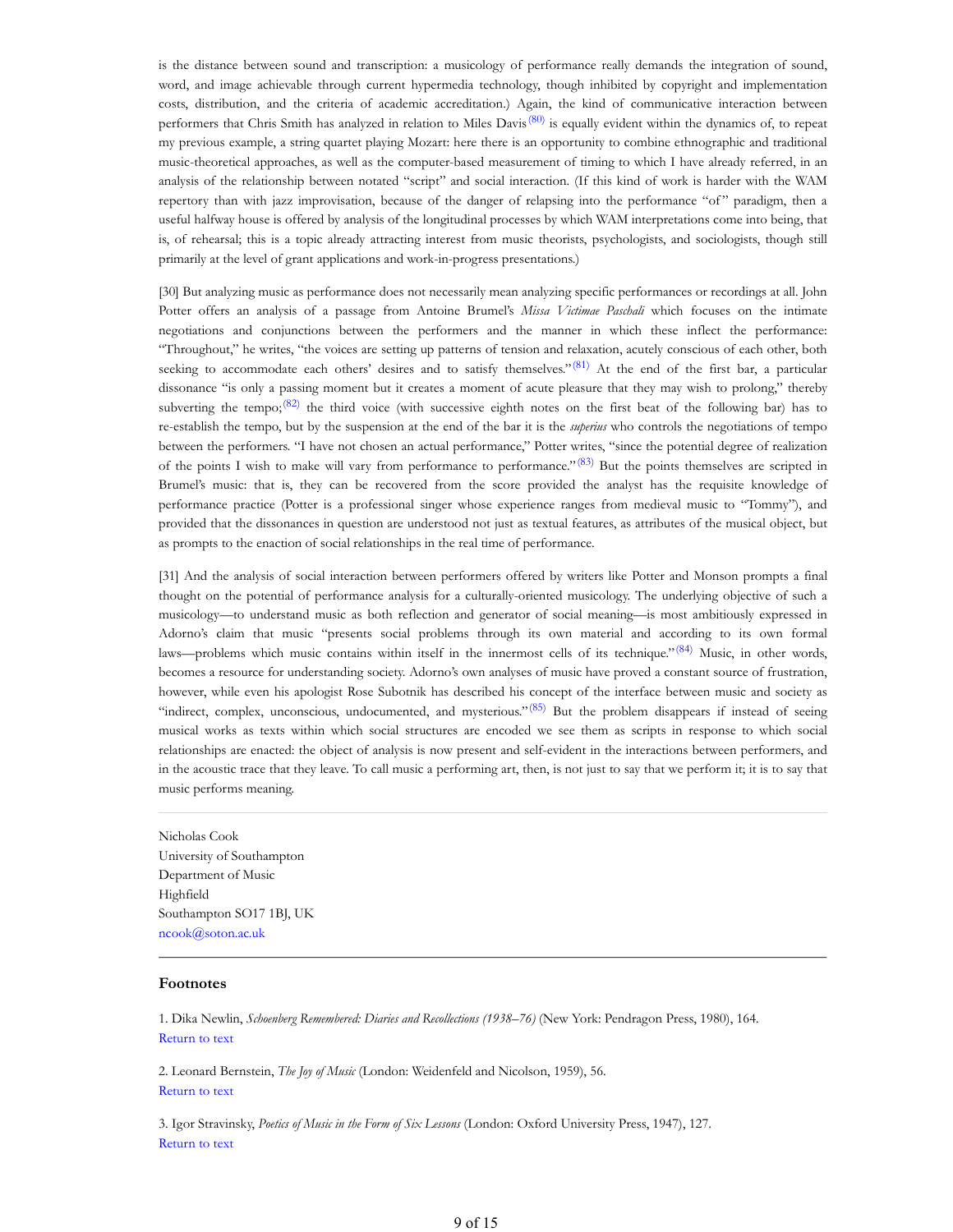4. Robert Philip, *Early Recordings and Musical Style: Changing Tastes in Instrumental Performance, 1900–1950* (Cambridge: Cambridge University Press, 1992), 230. Return to text

5. Lydia Goehr, *The Imaginary Museum of Musical Works: An Essay in the Philosophy of Music* (Oxford: Clarendon Press, 1992). Return to text

6. Stan Godlovitch, *Musical Performance: A Philosophical Study* (London: Routledge, 1998), 85. Return to text

7. Tim Page, ed., *The Glenn Gould Reader* (London: Faber and Faber, 1987), 351–52. Return to text

8. Richard Taruskin, *Text and Act: Essays on Music and Performance* (New York: Oxford University Press, 1995), 13. Return to text

9. Wallace Berry, *Musical Structure and Performance* (New Haven: Yale University Press, 1989), 10. Return to text

10. Peter Kivy, *Authenticities: Philosophical Reflections on Musical Performance* (Ithaca: Cornell University Press, 1995), 278. Return to text

11. Godlovitch, 81, quoting the *Harvard Dictionary of Music* (see also Kivy, *Authenticitiesi,* 282). Return to text

12. Lydia Goehr, "The Perfect Performance of Music and the Perfect Musical Performance," *New Formations* 27 (1996), 11. Return to text

13. Matthew Head, "Music with 'No Past'? Archaeologies of Joseph Haydn and The Creation," *19th-Century Music* 23 (2000), 200; Jacques Attali, *Noise: The Political Economy of Music* (Manchester: Manchester University Press, 1985), 32 and *passim*. Return to text

14. Michael Chanan, *Musica Prattica* (London: Verso, 1994). Return to text

15. Taruskin, *Text and Act*, 11. Return to text

16. Nick Kaye, *Postmodernism and Performance* (London: Macmillan, 1994), 22, 32, 117. Return to text

17. Robert L. Martin, "Musical Works in the Worlds of Performers and Listeners," in Michael Krausz, ed., *The Interpretation of Music: Philosophical Essays* (Oxford: Clarendon Press, 1993), 121, 123. Return to text

18. Martin, "Musical Works," 123; Christopher Small, *Musicking: The Meanings of Performing and Listening* (Hanover: Wesleyan University Press, 1998), 51.

Return to text

19. Small, *Musicking*, 11. Return to text

20. Michel Chion, *Audio-Vision: Sound on Screen* (New York: Columbia University Press, 1994), 103. Return to text

21. Taruskin, *Text and Act*, 24. Return to text

22. Jim Samson, "The Practice of Early-Nineteenth-Century Pianism," in *The Musical Work: Reality or Invention?*, ed. Michael Talbot (Liverpool: Liverpool University Press, 2000), 126. For Samson, the archetypal representatives of such fetishization are, respectively, Stravinsky and Busoni. Return to text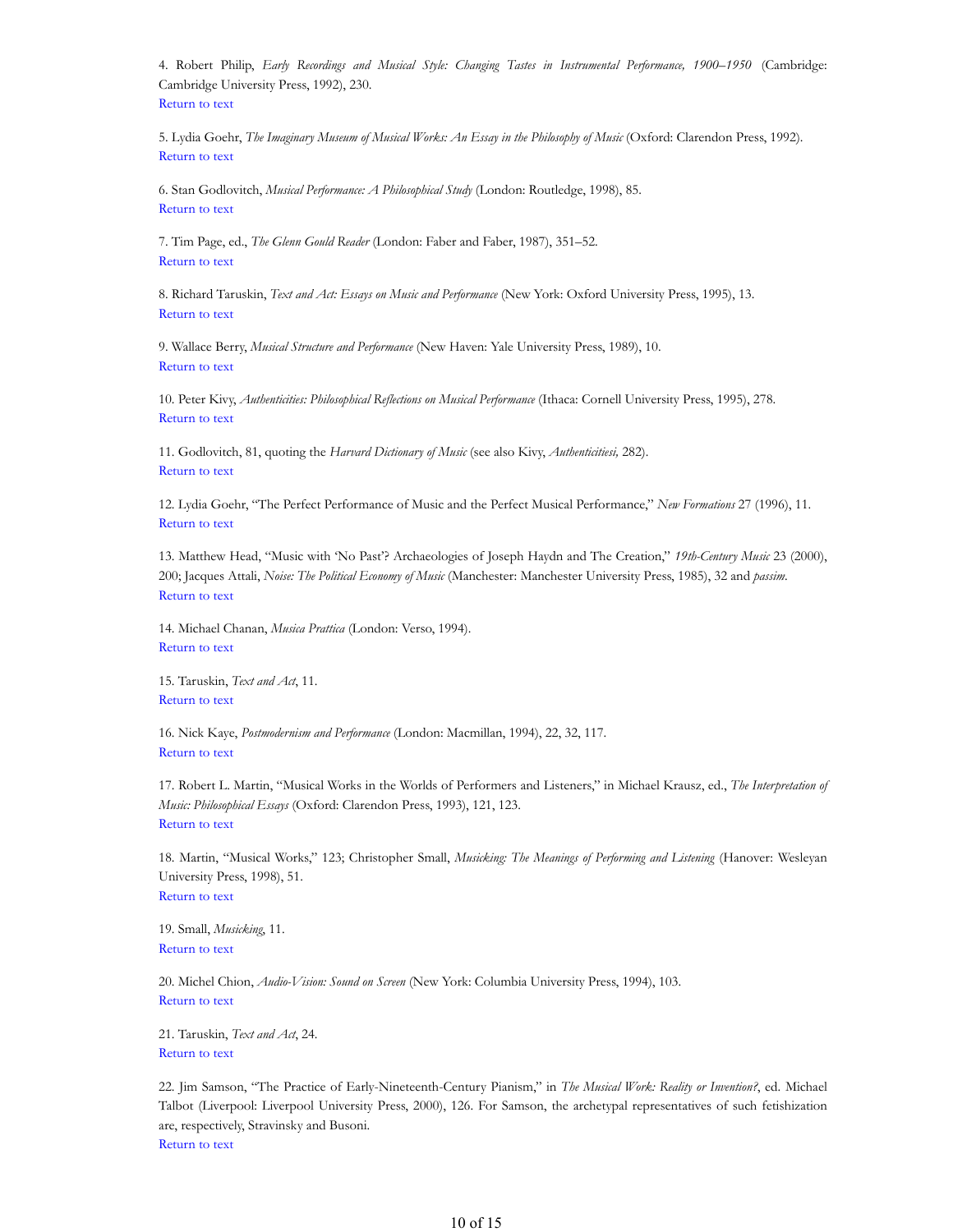23. Harry White "'If It's Baroque, Don't Fix It': Reflections on Lydia Goehr's 'Work-Concept' and the Historical Integrity of Musical Composition," *Acta Musicologica* 59 (1997), 94–104; Michael Talbot, "The Work-Concept and Composer-Centredness," in *The Musical Work*, ed. Talbot, 168–186. Return to text

24. Bruno Nettl, *The Study of Ethnomusicology: Twenty-nine Issues and Concepts* (Urbana: University of Illinois Press, 1983), 40. Return to text

25. Jimi Hendrix at the Atlanta Pop Festival (film by Jean Pellerin and Jonathan Seay, BMG Video International, 791 279 [1992]), recorded in July 1970. Return to text

26. Goehr, "Perfect Performance," 6, 14. Return to text

27. For an exemplary discussion of variants in Chopin, see Jeffrey Kallberg, *Chopin at the Boundaries: Sex, History, and Musical Genre* (Cambridge, Mass.: Harvard University Press, 1996), chapter 7. It is worth adding that even a performer as closely associated (through Brahms) with the "opus" tradition as Clara Wieck/Schumann treated musical texts with the kind of flexibility that one might rather associate with the virtuoso tradition (see Valerie Goertzen, "Setting the Stage: Clara Schumann's Preludes," in *In the Course of Performance: Studies in the World of Musical Improvisation*, ed. Bruno Nettl and Melinda Russell [Chicago: University of Chicago Press, 1998], 237–60); the fact that such practices just failed to survive into the era of recording has given a false impression of the variety of attitudes to the notated text current in the nineteenth century. Return to text

28. Godlovitch, "Perfect Performance," 3. Return to text

29. Kivy, *Authenticities*, 131–3. Return to text

30. Ibid., 272. Return to text

31. More accurately, one might say that brand marketing dominates new releases, whereas composer- and repertory-oriented marketing dominates the back lists (and most music outside the central canon); I owe this observation, and others, to Uri Golomb, and would also like to acknowledge Tom Service's influence in exploring this field. Return to text

32. Kivy, *Authenticities*, 278. Return to text

33. Ibid., 280. Return to text

34. Ibid., 115. He also refers to "the performance (object)" (p.261). Return to text

35. Ibid., 127. Return to text

36. Ibid., 131. Return to text

37. Ibid., 133. Return to text

38. Quoted in Elaine Aston and George Savona, *Theatre as Sign-System: A Semiotics of Text and Performance* (London: Routledge, 1991), 104. Return to text

39. Charles Bernstein, ed., *Close Listening: Poetry and the Performed Word* (New York: Oxford University Press, 1998), 21. Return to text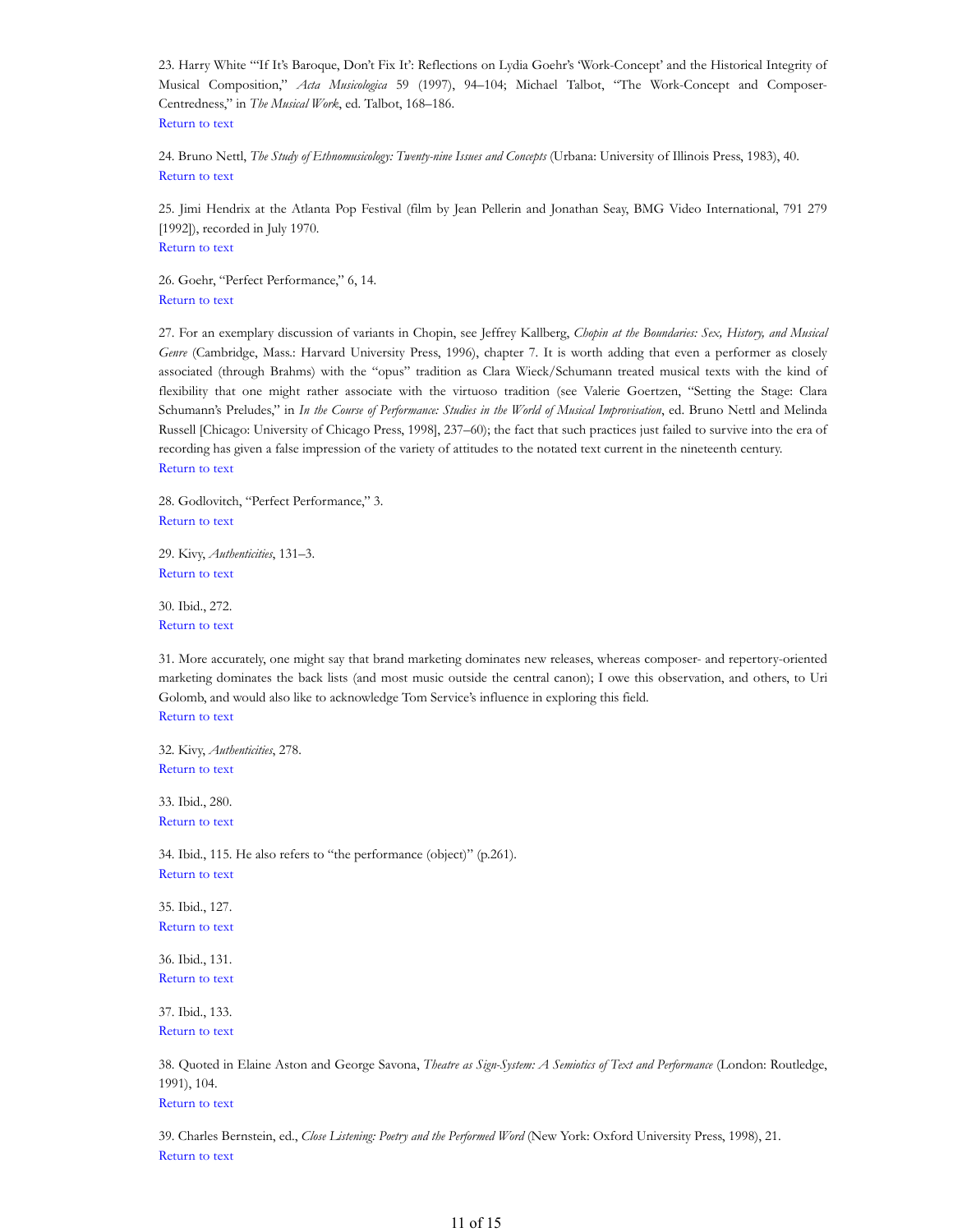40. For a vivid account of what is at stake here, with particular reference to Shakespeare, see Gary Taylor, *Reinventing Shakespeare: A Cultural History from the Restoration to the Present* (London: Hogarth Press, 1989), chapter 6. Return to text

41. Nicholas Cook, "Music Minus One: Rock, Theory, and Performance," *New Formations* 27 (1996), 23–41. Return to text

42. Ingrid Monson, *Saying Something: Jazz Improvisation and Interaction* (Chicago: University of Chicago Press, 1996), 186. Return to text

43. Such generalizations could of course benefit from historical refinement; for example, Philip stresses the much more heterogeneous ensemble of 1920s string quartets (with frequent and uncoordinated portamento) as compared with today's, and quotes the Vienna correspondent of the *Musical Times* writing in 1930 that "Toscanini's watchword is unconditional subordination of his men [the New York Orchestra]; the Vienna men [Vienna Philharmonic Orchestra] are given the liberty to 'sing' to their heart's content, to be co-ordinate, not subordinate to their leader" (Philip, 234, 233). Return to text

44. Goehr, "Perfect Performance," 11; Kivy, *Authenticities*, 264; Godlovitch, "Perfect Performance," 82. Return to text

45. Richard Schechner, *Performance Theory*, rev. ed. (New York: Routledge, 1998), 28. Return to text

46. While performance is an inherently intertextual practice, this argument applies with particular force to performance in the age of mechanical reproduction; it seems likely that the continued circulation of past performances, in the form of recordings, resulted in individual works acquiring increasingly diversified performance histories. One of the principal problems in writing the history of performance is the extent to which such individual "work histories" can be subsumed within a generalized "style history" (a point discussed by José Bowen, with specific reference to tempo, in "Tempo, Duration, and Flexibility: Techniques in the Analysis of Performance," *Journal of Musicological Research* 16 (1996), 111–56); paradoxically, this suggests a context within which the work concept, comprehensively deconstructed as an aesthetic and analytical category, may need to be reinstated as a historical one.

Return to text

47. Williamson, "The Musical Artwork and its Materials in the Music and Aesthetics of Busoni," in *The Musical Work*, ed. Talbot, 187.

Return to text

48. Bernstein, ed., *Close Listening*, 10. Return to text

49. Godlovitch, "Perfect Performance," 96, almost repeating Small's remark about works being there to give performers something to perform.

Return to text

50. Barbara Herrnstein Smith, "Narrative Versions, Narrative Theories," *Critical Inquiry* 7 (1980), 213–236; Charles Seeger, *Studies in Musicology 1935–75* (Berkeley: University of California Press, 1977), 316. For further discussion, with references, see Nicholas Cook, "At the Borders of Musical Identity: Schenker, Corelli, and the Graces," *Music Analysis* 18 (1999), 309–12, and for a more recent invocation of family resemblances Richard Middleton, "Work-in-(g) Practice: Configuration of the Popular Music Intertext," in *The Musical Work*, ed. Talbot, 60. Return to text

51. Lawrence Rosenwald, "Theory, Text-setting, and Performance," *Journal of Musicology* 11 (1993), 62. Return to text

52. Charles Rosen, *The Frontiers of Meaning: Three Informal Lectures on Music* (New York: Hill and Wang, 1994), 89. Return to text

53. Schechner, *Performance Theory*, 70–73. Return to text

54. Bernstein, ed., *Close Listening*, 9.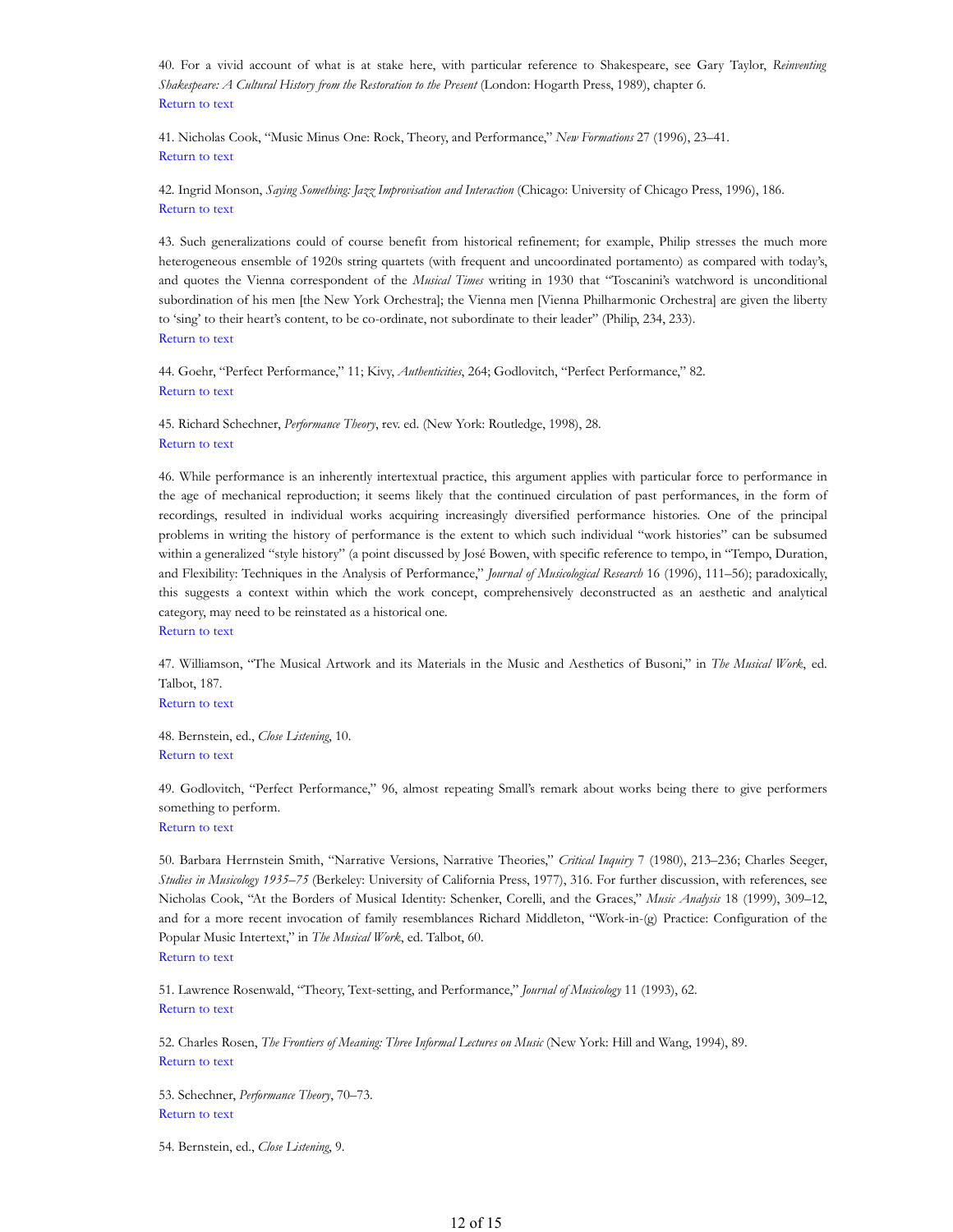#### Return to text

55. David R. Shumway points out that, despite the fact that most popular music (including rock) is a studio creation, critics and audiences persist in conceiving recordings as reproduced performances ("Performance," in *Key Terms in Popular Music and Culture*, ed. Bruce Horner and Thomas Swiss [Malden, Mass.: Blackwells, 1999], 192); Gould saw Central European recordings of classical music as designed to create the illusion of live performance in a way that their more frankly studiooriented Western European and American counterparts were not (Page, ed., *Glenn Gould Reader,* 333–4). In many popular music genres, and increasingly in WAM too, there is a further twist: the live performance becomes a reproduction of the recording, so paradoxically reinstating the performance "of" paradigm. Return to text

56. As well as "Tempo, Duration, and Flexibility," see his "Finding the Music in Musicology: Performance History and Musical Works," in *Rethinking Music*, ed. Nicholas Cook and Mark Everist (Oxford: Oxford University Press, 1999), 424–51. Return to text

57. See, e.g., Joel Lester, "Performance and Analysis: Interaction and Interpretation," in *The Practice of Performance: Studies in Musical Interpretation*, ed. John Rink (Cambridge: Cambridge University Press, 1995), 197–216; Nicholas Cook, "The Conductor and the Theorist: Furtwängler, Schenker and the First Movement of Beethoven's Ninth Symphony," in *Practice of Performance*, ed. Rink, 105–25.

Return to text

58. If it were as easy to derive an analysis from a performance as to match a performance to an analysis then one would at least be replicating only the orientation, and not the one-way direction, of Berry's path, but this is not the case; for a discussion see Nicholas Cook, "Words About Music, or Analysis Versus Performance," in *Theory into Practice: Composition, Performance, and the Listening Experience*, ed. Nicholas Cook, Peter Johnson, and Hans Zender (Leuven: Leuven University Press, 1999), 48–49. Return to text

59. For a concrete illustration see Nicholas Cook, "Performing Rewriting and Rewriting Performance: The First Movement of Brahms's Piano Trio, Op. 8," *Tijdschrift voor Muziektheorie* 4 (1999), 227–34. Return to text

60. Susan Melrose, *A Semiotics of the Dramatic Text* (London: Macmillan, 1994), 215. Return to text

61. See for example Eric Clarke and Jane Davidson, "The Body in Performance," in *Composition-Performance-Reception: Studies in the Creative Process in Music*, ed. Wyndham Thomas (Aldershot: Ashgate, 1998), 74–92. Return to text

62. Melrose, *Semiotics of the Dramatic Text*, 210. The same might also be said of such studies of dance as Janet Adshead, ed., *Dance Analysis: Theory and Practice* (London: Dance Books, 1988) and Graham McFee, *Understanding Dance* (London: Routledge, 1992), the second of which goes to extraordinary lengths to understand it in terms of Goodmanian notationality. Return to text

63. Bernstein, ed., *Close Listening*, 21. Return to text

64. Kaye, *Postmodernism and Performance*, 69; Simon Frith, "Editorial," *New Formations* 27 (1996), xi. Return to text

65. Serge Lacasse offers a taxonomy of such categories with specific reference to popular music, and introduces the useful concept of "transtylization": this is a measure of the degree of transformation involved in any particular intertextual practice, so that for example a tribute band "aims at a *degré zéro* of transtylization" ("Intertextuality and Hypertextuality in Recorded Popular Music," in *The Musical Work*, ed. Talbot, 54). Return to text

66. Melrose, *Semiotics of the Dramatic Text*, 225. Return to text

67. William Rothstein, "Analysis and the Act of Performance," in *Practice of Performance*, ed. Rink, 238, my italics. Return to text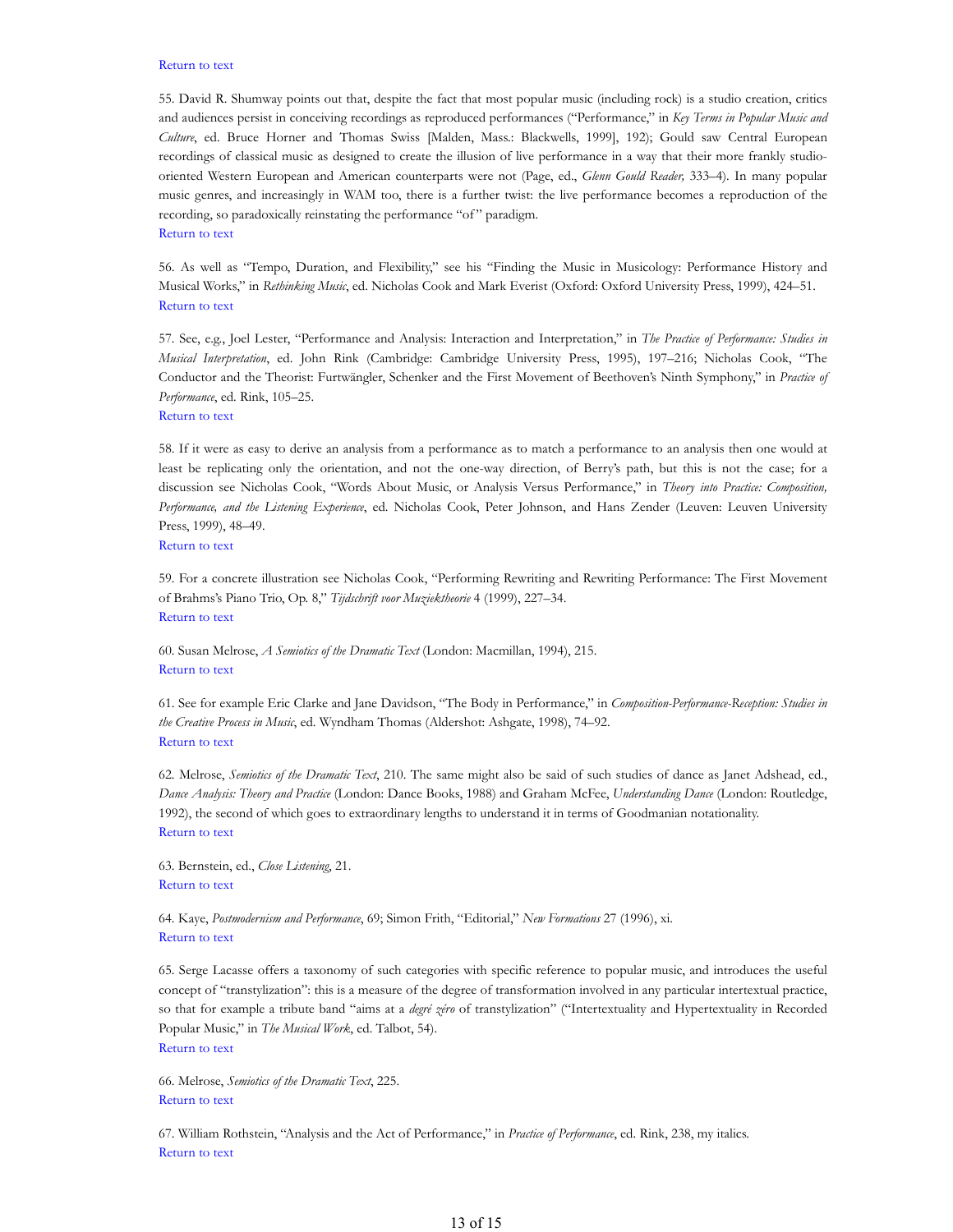68. Kevin Korsyn, "Beyond Privileged Contexts: Intertextuality, Influence, and Dialogue," in *Rethinking Music*, ed. Cook and Everist, 65.

Return to text

69. Quoted in Korsyn, "Beyond Privileged Contexts," 61. Return to text

70. Middleton, "Work-in-(g) Practice," 73–6; Monson, *Saying Something*, 98–106. For a further invocation of Bakhtin in the context of performance analysis generally and jazz in particular, though focusing more on Bakhtin's concept of "utterance," see José Bowen, "The History of Remembered Innovation: Tradition and its Role in the Relationship between Musical Works and their Performances," *Journal of Musicology* 11 (1993), 143–44. Return to text

71. Quoted and discussed in Monson, *Saying Something*, 103. Return to text

72. Jimi Plays Monterey (film by D. A. Pennebaker and Chris Hegedus, Rhino R3 2354 [NTSC], released in the UK as *Jimi Hendrix Live at Monterey*, BMG Video International, 791 192 [PAL]). Return to text

73. Michelle Kisliuk, "(Un)doing Fieldwork: Sharing Songs, Sharing Lives," in *Shadows in the Field: New Perspectives for Fieldwork in Ethnomusicology*, ed. Gregory F. Barz and Timothy J. Cooley (New York: Oxford University Press, 1997), 33. Return to text

74. Jeff Todd Titon, "Knowing Fieldwork," in *Shadows in the Field*, ed. Barz and Cooley, 87. Return to text

75. Michelle Kisliuk, *Seize the Dance! BaAka Musical Life and the Ethnography of Performance* (New York: Oxford University Press, 1998).

Return to text

76. Titon, "Knowing Fieldwork," 96. Return to text

77. Baz Kershaw, *The Politics of Performance: Radical Theatre as Cultural Intervention* (London: Routledge, 1992), 22; Bernstein, ed., *Close Listening*, 14. Return to text

78. Bernstein, ed., *Close Listening*, 13. Return to text

79. Les Back, "Amount of Sat Siri Akal! Apache Indian, Reggae Music, and the Cultural Intermezzo," *New Formations* 27 (1996), 75.

Return to text

80. Chris Smith, "Miles Davis and the Semiotics of Improvised Performance," in *In the Course of Performance*, ed. Nettl and Russell, 261–89. Return to text

81. John Potter, *Vocal Authority: Singing Style and Ideology* (Cambridge: Cambridge University Press, 1998), 182. Return to text

82. Ibid., 180. Return to text

83. Ibid., 178. Return to text

84. Quoted and discussed in Peter Martin, *Sounds and Society: Themes in the Sociology of Music* (Manchester: Manchester University Press, 1995), 100. Return to text